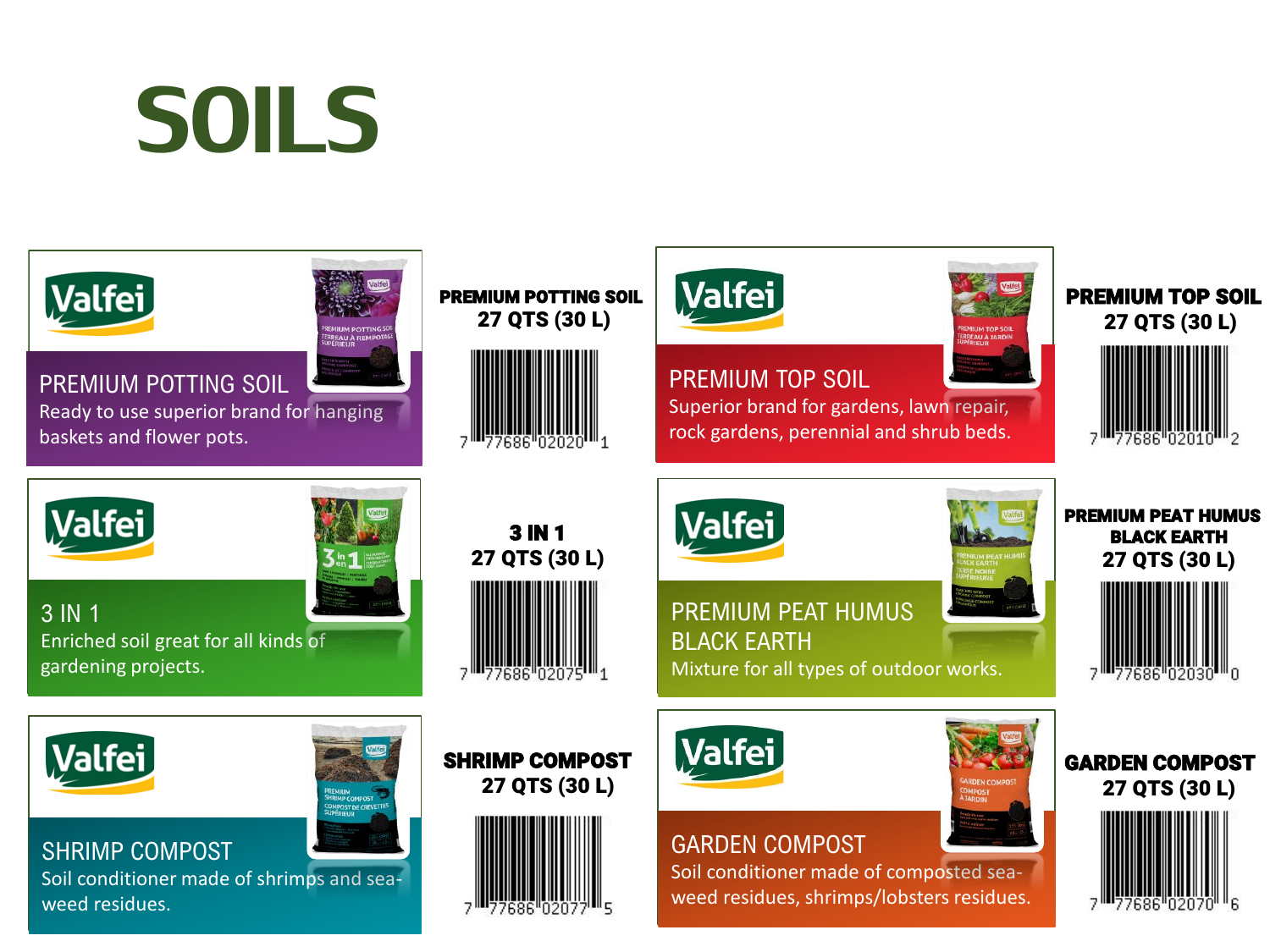## SOILS

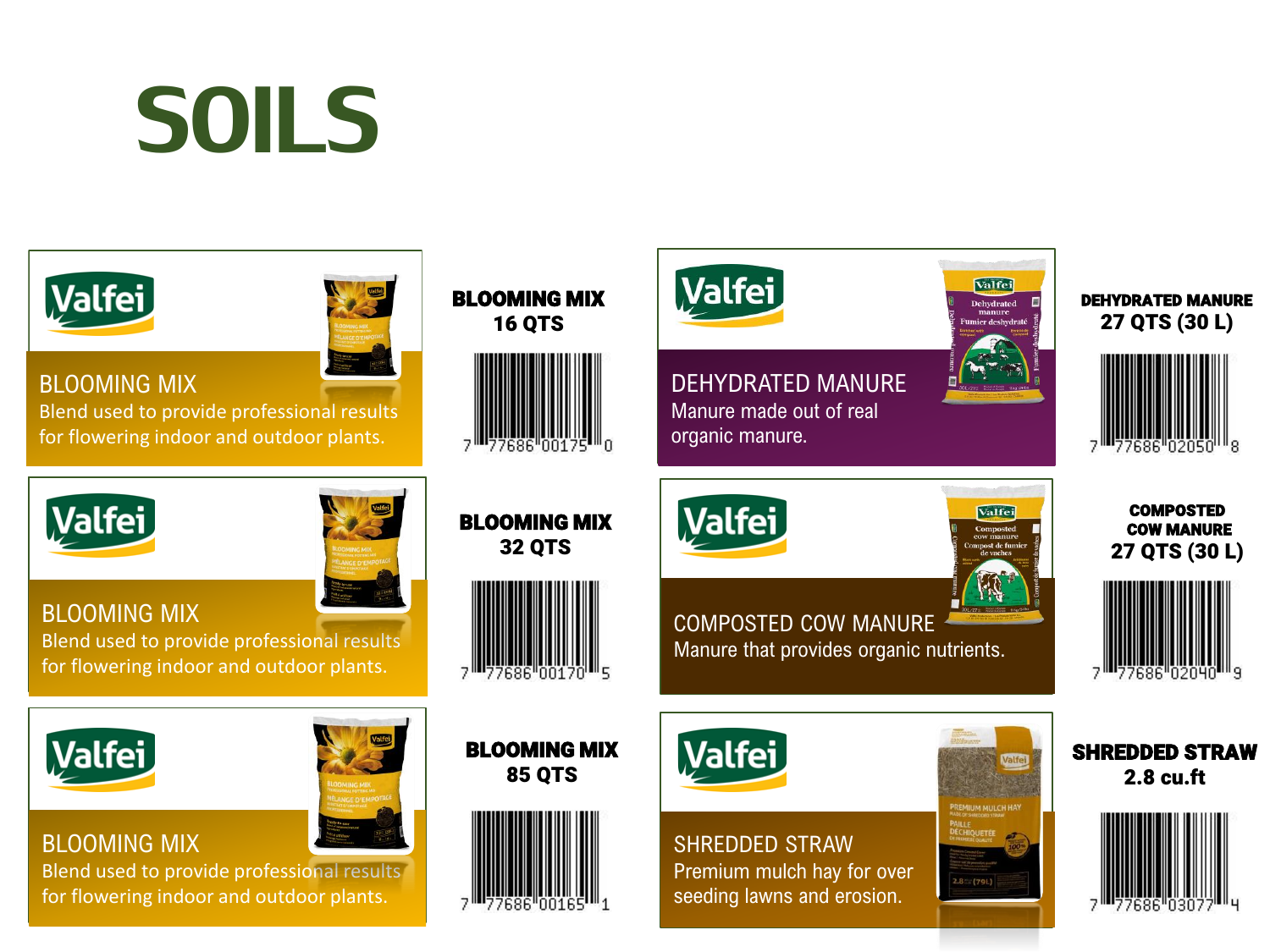# MULCH 2 CU.FT

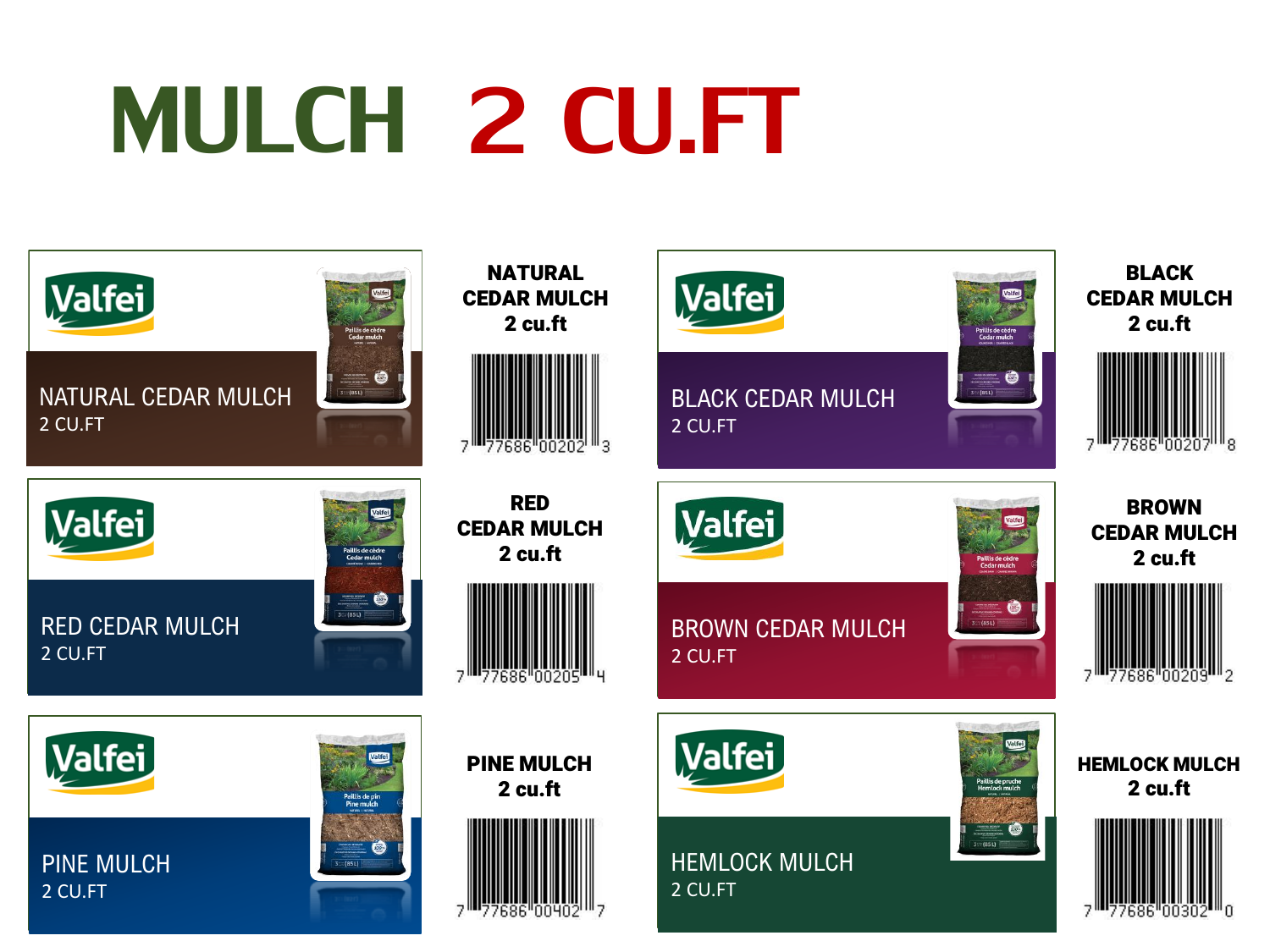# MULCH 3 CU.FT

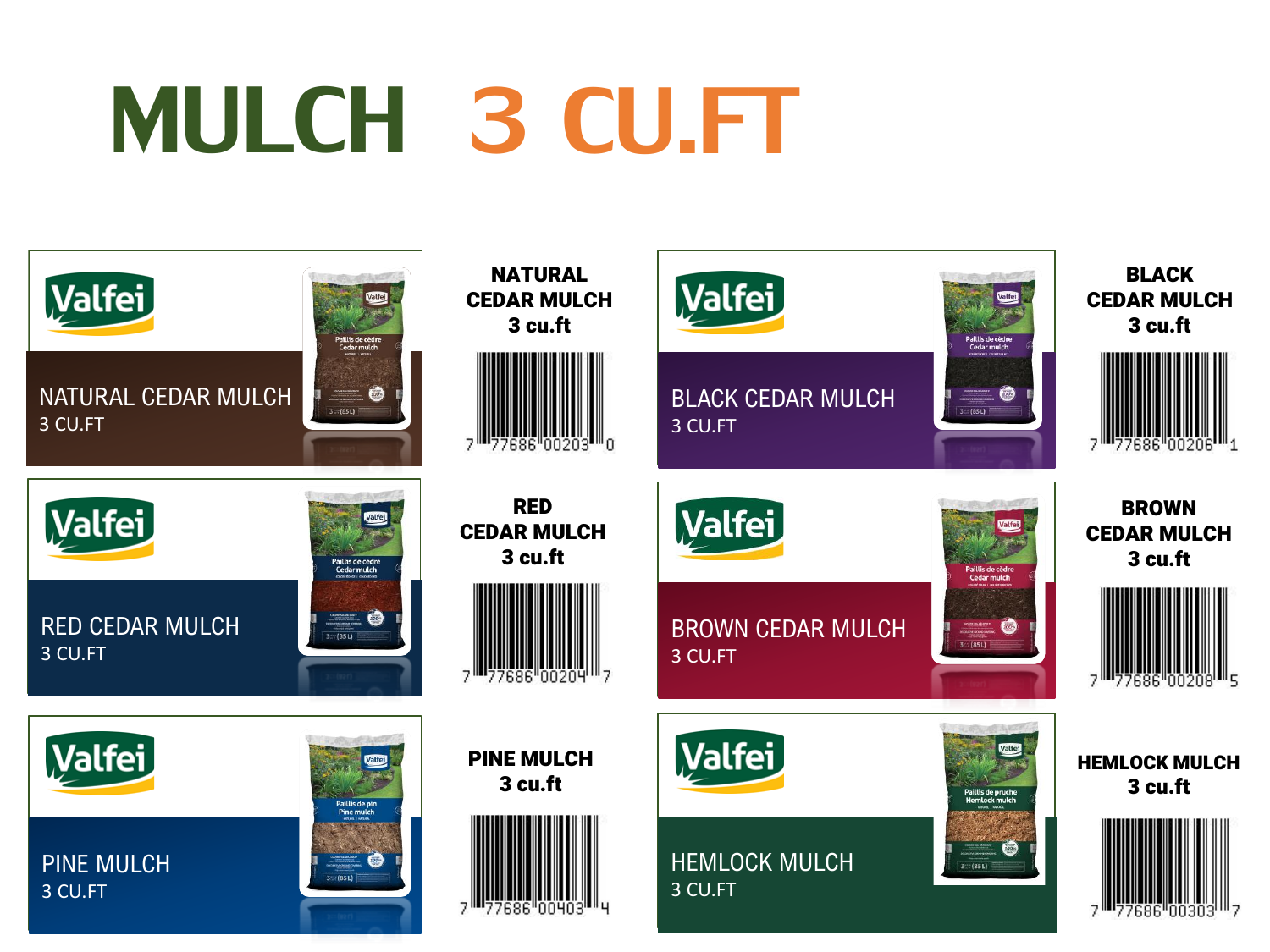#### PEAT MOSS

#### PROFESSIONAL GROWING MIX